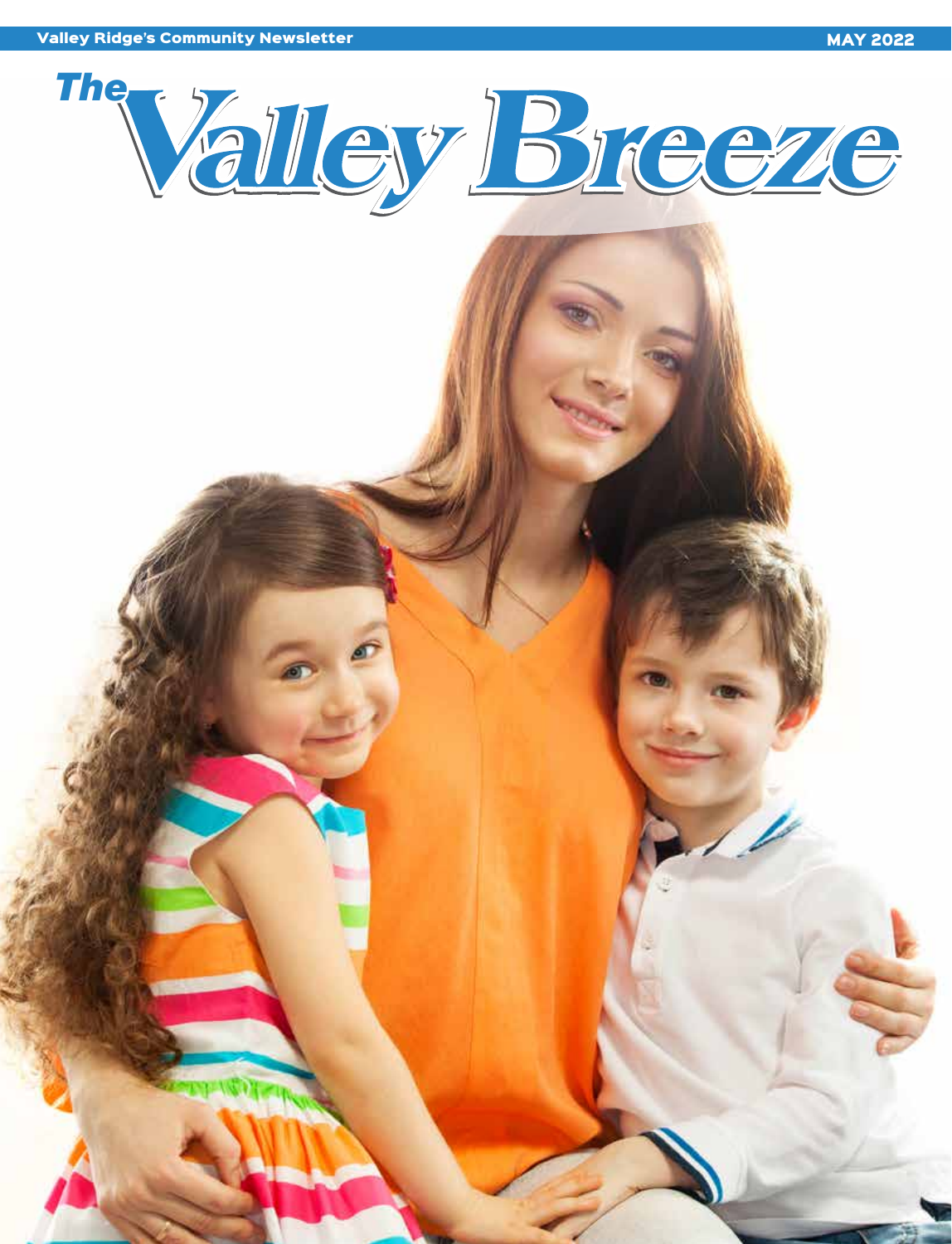

**The Valley Breeze is the official newsletter for Valley Ridge and the Valley Ridge Community Association**

It is published 12 times a year by Suburban Journals Publishing and delivered by Canada Post. The Valley Breeze is also available for pickup at Valley Ridge Pharmacy. An electronic version of The Valley Breeze can be viewed at www.suburbanjournals.ca/current-issues.

Questions regarding article / photo contributions should be directed to the editor at breeze@vrca.community. Submissions (300 words or less) and high resolution pictures are due the 5th of the preceding month. Questions regarding advertising should be directed to Suburban Journals Publishing at phil@suburbanjournals.ca or call Phil at 403-660-7324.

Please note, the information and opinions in this newsletter are subject to change, and do not necessarily represent the opinions of the publisher, the editor, or the VRCA Board of Directors.

Disclaimer: Any advertisements, home businesses, babysitters and nannies, or other parties listed in The Valley Breeze should not be interpreted as recommendations or endorsements by the VRCA, the editor or the publisher.

Re-publication of The Valley Breeze Newsletter (in whole or part) requires the express written permission of the article's author and the publisher. Please direct re-publication requests to breeze@vrca.community.



Valley Ridge Community Association

#### **Next Board meeting is TBD**



Suburban Journals publishes community newsletters for: Bearspaw, Rocky Ridge / Royal Oak, Scenic Acres, Silver Springs, Tuscany, Valley Ridge, Varsity in the NW; Skyview Ranch (including Redstone) in the NE

For the best return on your advertising dollar, call Phil today at 403-660-7324 or email Phil@SuburbanJournals.ca

www.SuburbanJournals.ca

# President's Update

 ${\Large \bf \small{I}}$  hope this article finds everyone healthy and safe.

I want to send out a big thank you to all the folks who attended our third



VIRTUAL VRCA AGM. I hope this is our last VIRTUAL AGM and next year we can resume having our AGM in person.

As the COVID-19 restrictions are lifted, the VRCA is planning more activities. We are planning a pathway clean-up in early May and a garage sale in late May.

Please stay safe.

*Dave McCarrel, VRCA President*

## Park Cart Smart

Then you set out your blue,  $\boldsymbol{V}$  green and black carts properly, you're helping to ensure safe and efficient operation of The City's waste collection trucks. That includes how you park on the street outside your home, especially in cul-de-sacs. A few



simple reminders will help make everyone's day go smoothly:

- **Parking in a cul-de-sac:** All vehicles must be parallel parked with passenger side wheels to the curb, unless there are signs permitting angle parking. This helps collection trucks reach your carts and turn around in a cul-de-sac.
- Place your carts on flat ground, one metre away from your vehicle if parked on the street.
- Improperly parked vehicles block driveways for residents and restrict access for emergency and waste management vehicles.
- **Parking in an alley:** Do not block the end of a closed alley with parked vehicles. Collection trucks need space to turn around safely.

These simple but important steps help ensure safe and efficient cart collection. Learn more at calgary.ca/ cartplacement.

*City of Calgary*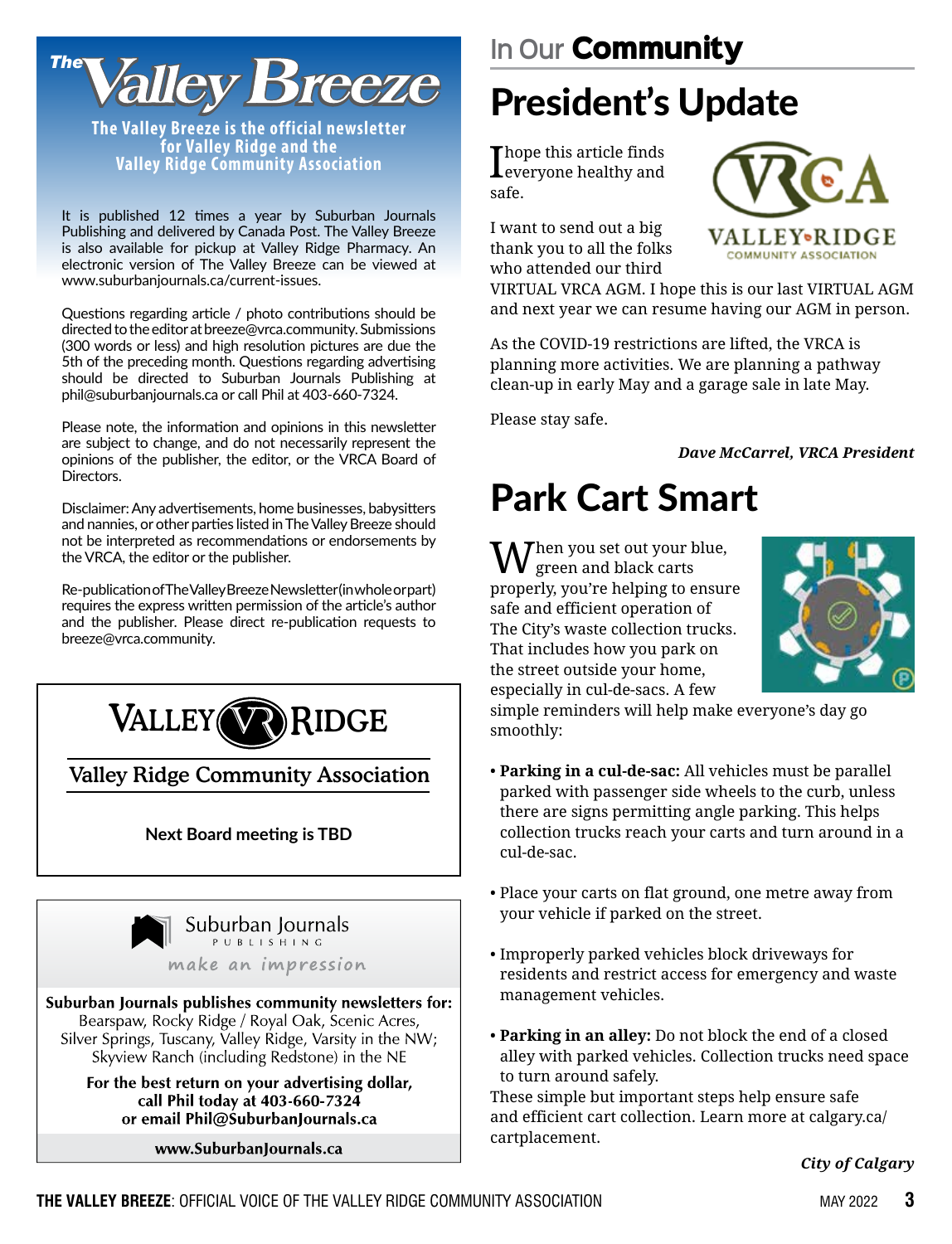### **In Our** Community

# Communications

 $\mathbf{D}^{\text{id}}$  you know that Valley Ridge Community<br>Association has a Facebook page? This is where we post all our current events and quick messages to the community. While the Valley Breeze is vital for communication, it is created one month in advance and isn't a great source for last-minute information. If you haven't already liked our Facebook page, please search us up and like for notifications!

YYC Food Trucks will be coming to our community every other Thursday from 4p.m.–7p.m. Scheduled dates in May are for the 5th and 19th. A percentage of the proceeds will come back to the VRCA and will be applied towards additional community events, such as Music-inthe-Park and Yoga-in-the-Park.

#### Facilities

The rink closed down in March, and by April the sport court was up and running! Many thanks to our volunteers for helping to maintain the rink this past winter. Without the help of our volunteers, the rink wouldn't be the amazing skating experience that it is. Please thank our volunteers when you see them outside working on our facility!

Unfortunately, we have had some vandalism of our facility. This seems to happen every year, despite being in an open and public environment. If you see something, please say something. We had an individual use an axe to cut down part of our fencing. We have had people set fires inside the skate change building. We have had kids rip off the roofing of our sheds and pry open shed doors. Some of these events were caused by residents, and some not. We need everyone's eyes to help keep our facility safe and functional.

#### Soccer Update

#### **Thank You to Our Volunteers!**

A sincere thank you to all volunteers who stepped in to fill the coach, team manager, and jersey coordinator positions, as well as joined our soccer committee. We appreciate the time and effort our soccer families put in to make our soccer program thrive.

#### Soccer Pictures

Team and individual pictures are scheduled according to division May 9–10. Division coordinators will send the schedule to team managers the week prior to photos.

The website is updated regularly. Be sure to check the website for the latest soccer updates.

#### Victoria Day

Monday, May 23, is Victoria Day. Due to this holiday, U4



soccer has been rescheduled to Wednesday, May 25, from 5:15 p.m. to 6:00 p.m.

#### Reminder

- Parents, please help the coaches on the fields with nets and flags. Also, as the weather slowly gets warmer, we encourage all parents to remember the sunscreen, snacks, and water for all soccer players.
- Parents, you may not leave your children unattended at the soccer fields during soccer practice. Please ensure you stay with your children at all times.

# LEAF Update

The spring season has arrived! LEAF has been hard at  $\boldsymbol{1}$  work, preparing the community for a great season. The medians have been swept, aerated, and fertilized, and a general spring clean up has occurred.

Our planter flowers will likely not arrive until late May / early June, to protect against flower-killing frost, but expect to see the medians and soccer fields turning green!

Did you know that LEAF has been in our community for 14 years already? This is our 15th year of the program. We began in 2008 and have been making steady strides since then.

Please take the time to look around your neighbourhood and see how much it has improved. We always appreciate comments, concerns, or suggestions. We rely on the community residents to inform us of any areas that look like they may need additional attention.

More updates will be available in June. For any questions, please email LEAF at leaf@vrca.community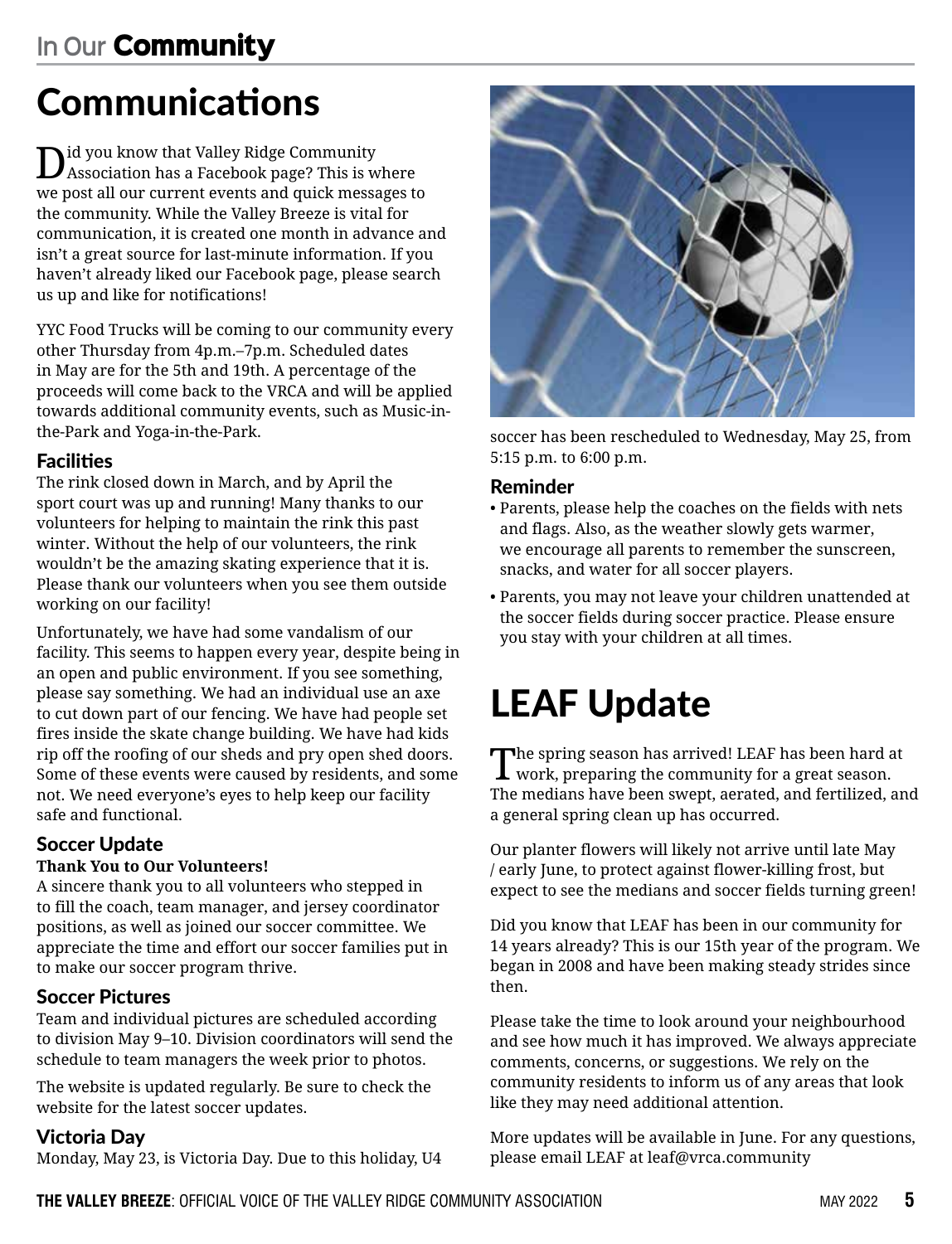# Community Events Update

Tay is here! And with it comes some community events.

#### Community Clean Up

The VRCA will be hosting a community clean-up event on Saturday, May 28, from 9 a.m. to 12 p.m. All residents are welcome to join!

Plastic garbage bags will be provided, but each participant is encouraged to bring their own gardening gloves, wear closed-toed shoes, and dress for the weather.

If you wish to participate in this annual event, please arrive at the blue shed near the ice rink at 9 a.m. Maps of the green spaces will be handed out, along with garbage bags and gloves. Children are welcome, and those with small children will be given routes away from roadways.

Thanks so much for helping us keep our community clean and green!

#### Community Garage Sale

The Annual Community Garage Sale will also be held on Saturday, May 28, from 9 a.m. to 1 p.m.

#### **How will people know about our Community Garage Sale?**

- 1. The VRCA publishes a list and map of all homes in Valley Ridge. Crestmont residences are added to the list, but not the map (not enough space). To be included on the list, residents must email Events at events@ vrca.community. You must have a valid 2022 VRCA membership to be included on the list. Memberships may be purchased online at www.vrca.community or through the details located in each Breeze.
- 2. The VRCA places ads in several online sources. Maps are available the week before and up to the day of the sale at the gas station.

#### **How does the garage sale work?**

1.All residents have the garage sale out of their homes. The community-wide sale is advertised to start at 9 a.m. and finish at 1 p.m., but you may open your sale at the hours of your convenience.

#### **What do I need to participate?**

- 1. Your name
- 2. A valid 2022 VRCA membership
- 3. Your address
- 4. A list of "big ticket" items (optional). This will allow people to preview your items so they can make a beeline to your home if you're selling what they're looking for!

## Community Garden Update Planting Ideas for Growth

This month, when most gardens are planned and planted, I wanted to present you with a unique perspective on the garden and ways to enjoy the experience of earth and nature.

#### Have patience

Take a simple moment to be in the garden. Find a place to sit and pause before working the soil and adding the seeds. Close your eyes, breathe in and out deeply. Plant your feet firmly on the ground and feel the air as it whirls around your ears, throat, chest, and hands. Give attention to the temperature on your skin. Are the sun's rays warming you, or do you feel that last cool exhale upon the gentle breeze?

#### Be a tourist in your own neighbourhood

Bring your camera for a photo session with spring and capture the growing green with blue sky above. Focus and unfocus your lens. Appreciate the texture of fresh buds, grit, and dirt, and the corners and edges of the garden boxes.

#### Journal your senses

Use the garden as inspiration and pen a short story. Use one word or 100. Craft a drama, comedy, or suspense. Create a gratitude list or map out plans for the future. Jot down your dreams or sorrows, and let them be. Then move forward and write while supported by nature.

#### Colour!

Infuse pigment onto canvas or colour your pages with chalk or crayons. Gardens are born of creation, creativity, and flow. Within one, you will find that tones change, reflection and shadows deepen after a rain, and a garden may dot, scribble, or hum with activity and engagement.

#### Bring a friend

Envelop yourself in nature, expand on your experience, bring a little bit of nature back inside your home, or share your grounded experience with a friend or loved one. This is possible even before the seeds sprout and the garden's produce grows thick. There is every potential in spring.

#### *Article by Leesa JoAnn Iverson*

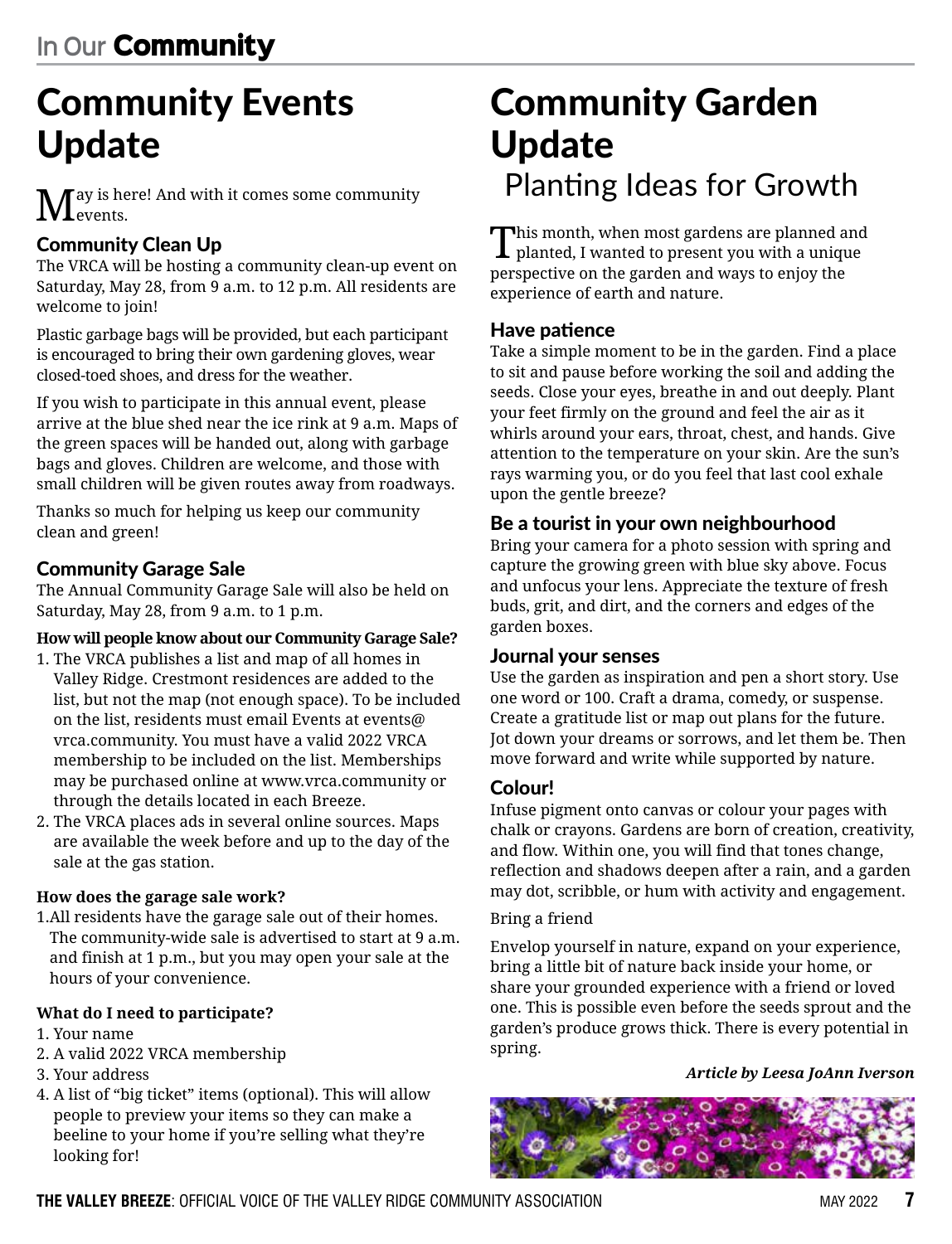# Bowness High School

Bowness High Parent Advisory Council is currently fundraising to purchase a new school bus. This is your opportunity to support Bowness High School's overall pursuit of excellence and educational opportunities!

The bus will be used for transporting students for field trips, physical education classes, band performances, extra curricular activities and the High Performance Athlete Development Pathway Program. With the school's growing student population, having access to an additional bus will be extremely beneficial to students and their learning.

We are hoping to reach our goal of \$120,000 to purchase the new bus in the fall. Unfortunately, the purchase of a school bus falls outside of the parameters of many individual and matching grants so our school council is funding the purchase through fundraising efforts and donations.

Please send your donation via e transfer to the Bowness School Council Treasurer at bownesshightreasurer@ gmail.com and use Bowness as the password. Please also include the full name, mailing address and email address that you would like on the tax receipt. If you would like to donate via cash or cheque please email bownesshightreasurer@gmail.com for further instruction.

Thank you in advance for your generous contribution and participation. Your support means a lot to the school administration and students.

#### Win A Playhouse Constructed By The Students Of The Trades Centre Of Excellence

https://www.rafflebox.ca/raffle/bhpac

The students in the Construction & Trades Centre of Excellence Program at Bowness High School have been working hard constructing two amazing Playhouses. The Playhouses are complete with framing, shingled roofs, siding and wired for electricity. The students have been learning and mastering their skills with these builds and their incredible work shows!

The Trades Centre of Excellence Program is offered to Bowness High School students looking to gain experience towards pursuit of a career working in the Trades. Bowness High School is very proud of the continued partnership with Stepper Homes and the trades-oriented work completed with our partnership companies. The program is a source of pride around the program history and the students who are enrolled. This course is unique

in that students are offered a program that partners students with various Tradespeople to learn knowledge, skills and attitudes that provide marketable skills in the Alberta workforce while working on projects that are constructed daily in the Trades. Work continues to change as students grow with the program.

All proceeds raised from the raffle tickets will be directed back into the program to purchase tools and materials for future construction projects.

The prize raffle will be open from May 1 to May 31, 2022 and the lucky winners will be drawn on May 31 at 8:30PM.

Free local Calgary delivery will be available to the winners of the Playhouses. The houses will be delivered to the front of their home (driveway or front lawn).

Follow the progress of the building of the Playhouses by following the programs Instagram page @ bhstradescentre

Thank you to our sponsors Stepper Homes, Davidson Enman Lumber LTD, Ainsworth and United Rentals.

> *Lisa McGregor Bowness High School Council Chair*

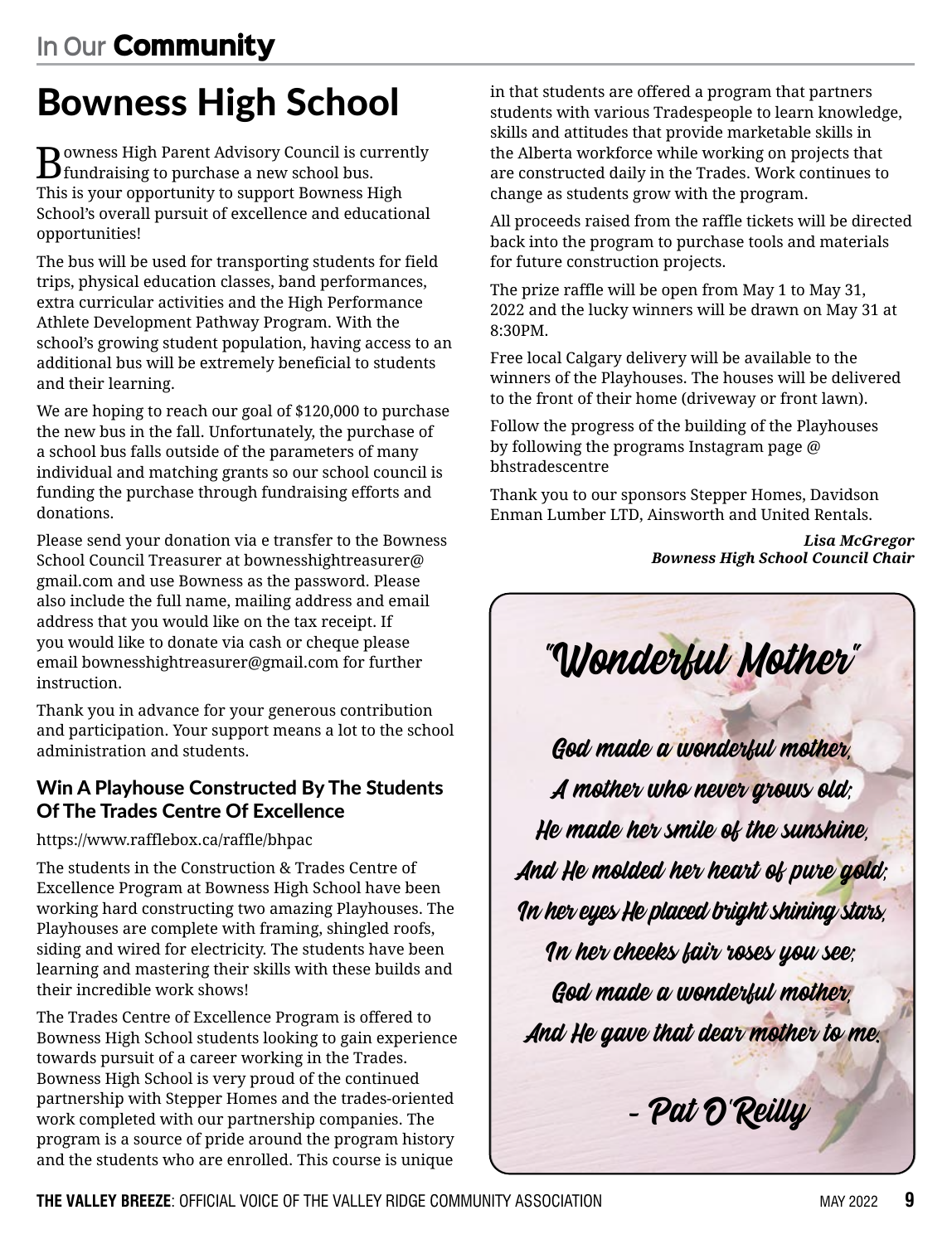# Window & Balcony Safety

With the return of warmer weather, Emergency Medical Services (EMS) would like to remind parents and caregivers of an often overlooked hazard in the home – access to open windows. Every year, paramedics respond to emergencies where a child has fallen from an open window, often from the second floor. These can be avoided by following safety measures. Take the time to assess potential window and balcony hazards in your home before a preventable fall occurs.

#### Windows and screens

- Prevent access to windows by moving furniture such as cribs, beds, stools, and change tables out from under them;
- Keep drapery cords out of childrens' reach. Wrap excess cord around cleats, or tie-downs to avoid a choking hazard;
- Remember, screens are not safety devices. They are designed to keep bugs out, not children in.

### **Balconies**

- Do not underestimate a child's ability to climb. Furniture and other items stored on balconies and decks can be used to climb resulting in falls over the railing;
- Ensure that your balcony railings are not more than 10 cm (4 inch) apart. This will eliminate access between the vertical bars of a balcony, or deck.

### Further prevention tips

• Toddlers & preschoolers are at highest risk of falling from a window, or balcony, but it may happen at any age;

![](_page_5_Picture_12.jpeg)

- Direct supervision of children is the single most effective way to prevent falls from windows and balconies;
- Install safety devices which limit the distance in which a window be can open to a maximum of 10cm (4 inches);
- Ensure the safety device can be released quickly, so the window can be used for escape in case of emergency.
- Consider purchasing a portable air conditioner, which will enable windows to stay closed & secure.

EMS is proud to be a member of the **Partners Promoting Window and Balcony Safety.** Take time to assess your home for window and balcony hazards and eliminate the risks before a preventable fall occurs.

*Alberta Health Services*

# Our Lady of the Assumption School

March was a busy month with badminton teams/ games, a Quest Theater residency for our elementaries, a dance residency for the whole school, and speaker sessions that included racial justice information for our Jr. High students.

We entered the season of Lent, which for Catholics is a very important time of year. Shrove Tuesday, Ash Wednesday, and preparation/prayer for this special time were observed by all.

In April, we continued to prepare for Easter, and after our spring break, followed up with a school-wide fit-athon. May will bring many outdoor activities, including a Jr. High Activity Day and preparations for year-end exams. June will be a busy month with curriculum wrap up, Gr. 9 Farewell, celebrating Indigenous Day, PATs for Grades 6 and 9, and a wrap-up Fun Day for our elementary students.

We want to thank our parent community for your support over the past year and look forward to welcoming you and our students back to Our Lady of the Assumption school in the fall.

If interested, we encourage all families to reach out to us regarding registration and information for the 2022–23 school year.

Wishing you many blessings,

*Marnie Horton, Principal, Our Lady of the Assumption*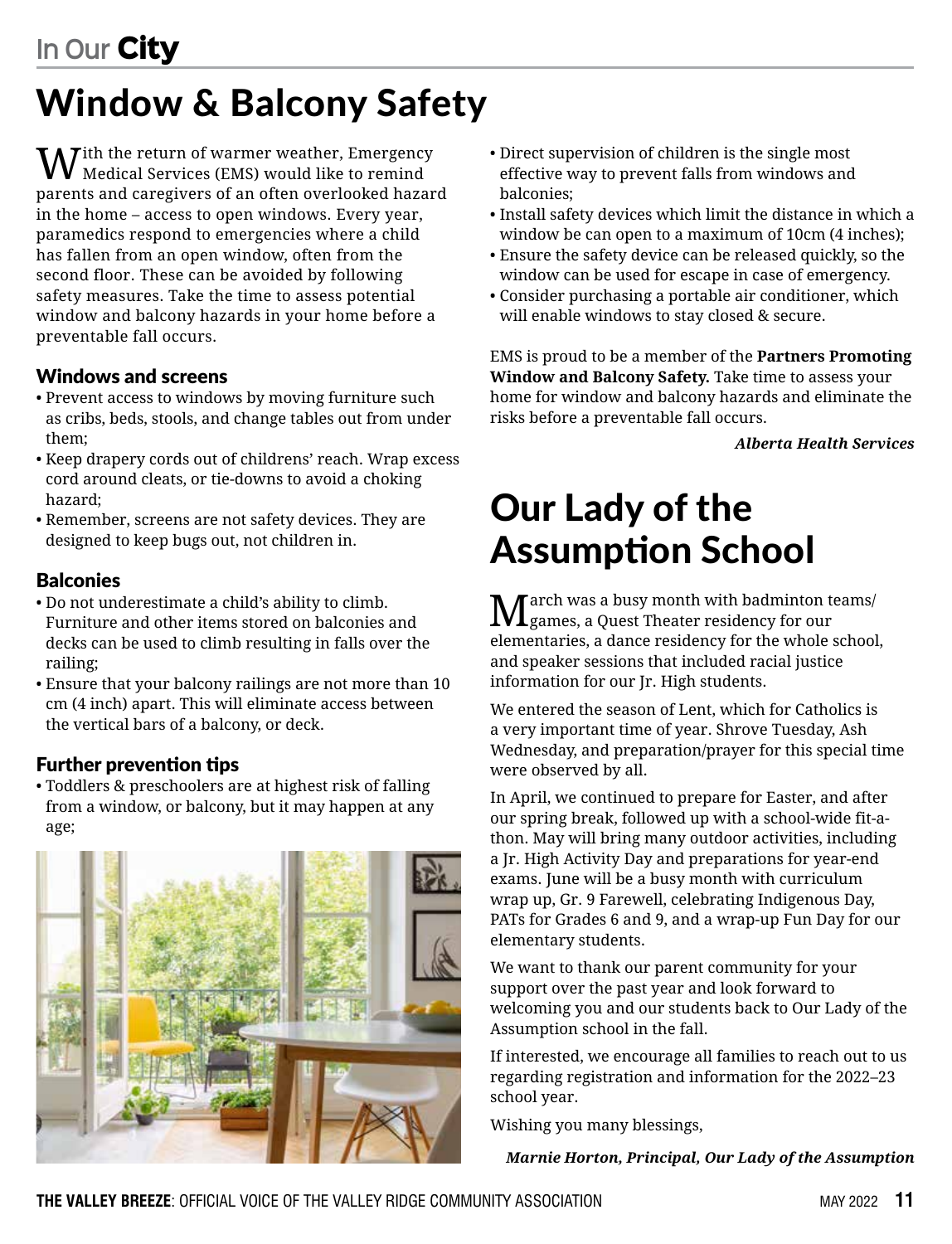# **VALLEY RIDGE NOTICE BOARD**

**WILLING WORKERS IN VALLEY RIDGE**: The Vice President maintains a list of people willing to do odd jobs or babysit for families within Valley Ridge and Crestmont. People have offered to do a variety of things such as shovel snow, house watch, walk pets, dig flower beds and mow lawns. The babysitter list notes whether the sitter has taken the babysitting course, whether they are comfortable with babies and the general location where they live. If you would like a copy of the either of these lists, please contact *vicepresident@vrca.community*.

**Ads are \$10 per month for 40 words maximum. Payment is required in advance in the form of cash or cheque payable to "VRCA". Please drop off or mail in care of The Valley Breeze Classifieds Editor, 252 Valley Crest Rise NW, T3B 5Y4. Online payments are now accepted at**  *www.vrca.community/index.php/advertisement***. Ads must be received by the classifieds editor** 

**by the 5th of the preceding month. For more information, contact Janine at** *breezeads@vrca.community***. The Valley Breeze does not endorse or guarantee the businesses or individuals that advertise in the Classifieds.**

#### **STRESS? HEADACHES? MUSCLE PAIN? MASSAGE THEM**

**AWAY!**Valley Ridge MTAA massage therapist with 17 years experience and 2200 hours of schooling. Specializing in Deep Tissue Massage. Please phone Christa at 403-471-9363 to book your free assessment.

**GARAGE DOOR PROBLEM?** Call Best Doors today and we will have your door up and running in no time. Visit www. bestdoorsinc.ca for info. Contact Tony at 403-862-2162.

**PLUMBING WORK.** Need a shower repaired or toilet replaced? Give me a call for advice and reasonable rates. Local Valley Ridge business. Call Bill at 403-851-8208.

**MUSIC TEACHER: QUALITY LESSONS IN MY VALLEY RIDGE HOME STUDIO!** 35+ years experience in Piano, Voice, Violin. B.Mus, B.Ed., Kodály Diploma. Kids 5+, adults and seniors welcome! Call Judy 403-274-4383 or judy.buzogany@gmail.com.

**PRO CLEAN SERVICES** will give you a sparkling clean home and free time to enjoy it! Thorough, efficient and reliable. With over 30 years of experience - I am the Queen of Clean! Call Tammy @ 403-608-5239.

**EXCELLENT CLEANING SERVICES** Cleaning the way it should be! Detailed and thorough house and commercial services. Everything done to your satisfaction! Weekly, bi-weekly, once a month, one time cleaning or Move-in/Move-out. Licensed, insured and bonded. Call Toni 403-470-6548.

**PEST CONTROL –** treating seasonal pest problems: ants, wasps, mice, squirrels, voles, skunks and more. Support a locally owned and operated small business. Competitive rates and prompt service by licensed technicians. Annual residential protection packages also available. Call Tom at (403) 815-8930.

#### **ELECTRICAL SERVICES** WestPro Electrical Services offers affordable rates while still providing a quality customer-focused service. Call to discuss your electrical requirements for pricing. We are happy to provide free estimates. Local Valley Ridge Business. Call Marco at 403-891-3257.

**APPLIANCE REPAIR NEEDED?** Call/text Rohan at 403-200-5324. ECO APPLIANCE Sales and Service. LOCAL, 15 years experience, Efficient repair, BBB accredited, insured and bonded. NEW - we also sell Reconditioned Appliances. Same day service targeted. www.ecoapplianceservice.com.

**NEED CLEANING YOU CAN DEPEND ON?** Bonded, insured, pay attention to detail cleaning to your needs. 100% Satisfaction guaranteed. No cleaning is too big! Weekly, biweekly. References available. Call 403-614-8528.

**BIKE TO EBIKE CONVERSION:** Crush hills and headwinds. Let Axxss Ebikes Ltd. convert your bike with our high performance kits from Bafang, Tongsheng, Samsung and LG; for a fraction the price of a new Ebike. Details and pricing at www.axxss-ebikes.com.

**WINDOW CLEANING** by Squeegee Brothers. Prompt, reliable and affordable. Add sparkles to the shine in your home with beautiful clean windows. Services provided in Valley Ridge since 1995. Satisfaction guaranteed, references available. Call Steve for information/pricing at 403-383-4309; email spotvin58@gmail.com.

**SAVE YOUR WINDSHIELD FROM STONE CHIP DAMAGE.** \$20 for the call out (includes two chip repairs). \$10/chip after that. Garage preferred for the repair work to be done correctly. Email or text Gregory: gregory.berdette@gmail.com; 403-816-3135.

**NEED A VACATION?** Let me help plan your perfect vacation whether it be an All-inclusive Beach Vacation, River or Ocean Cruise or Tour of Another Country, we do it all! Visit my website at www.expediacruises.com/CarolMarkell or email: cmarkell@ expediacruises.com. Office: 403-796-8160.

### Like Us on Facebook!

Please tell your friends, family, and neighbours in Valley Ridge to join us on our Facebook page, *Valley Ridge Community Association*.